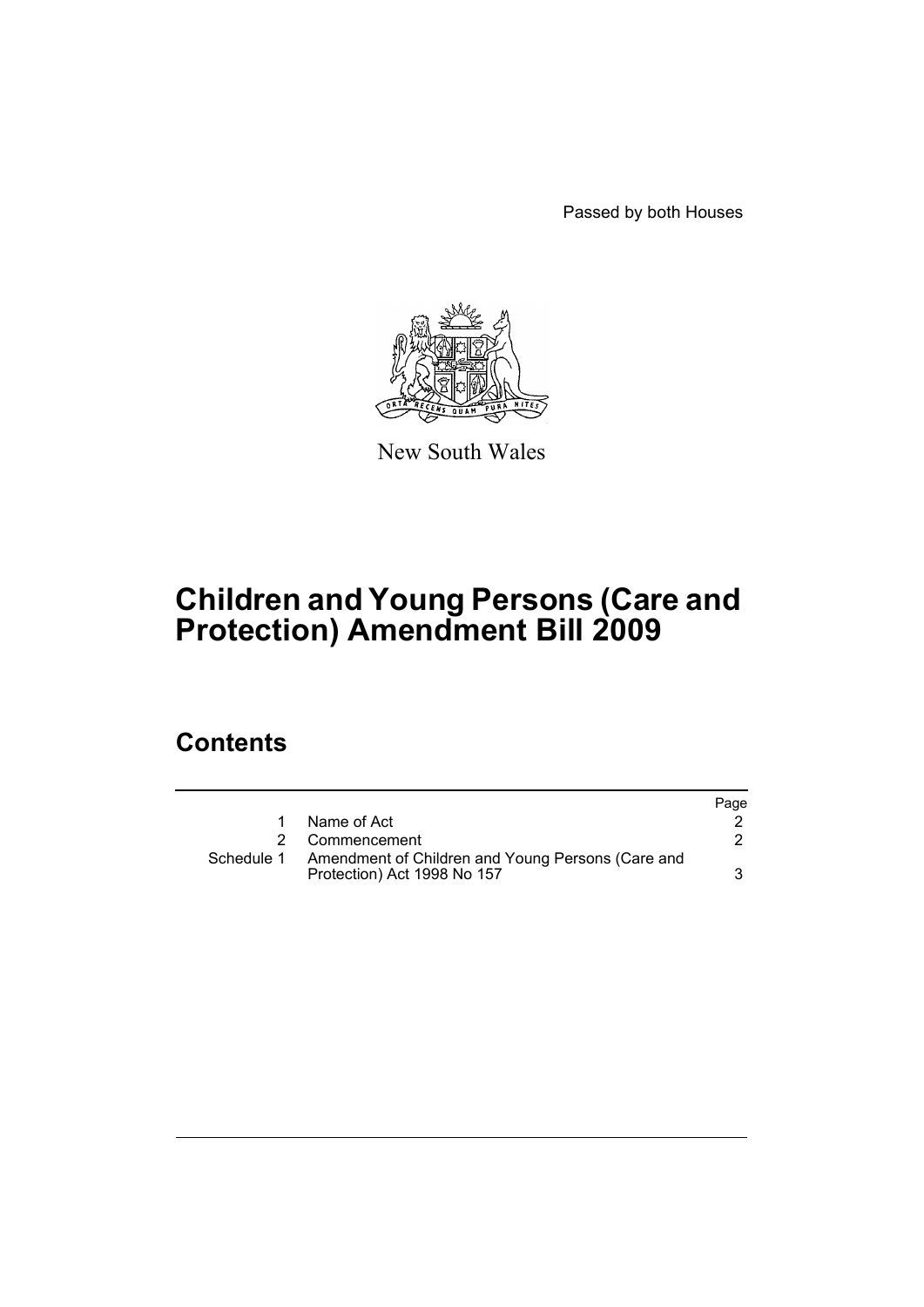*I certify that this public bill, which originated in the Legislative Assembly, has finally passed the Legislative Council and the Legislative Assembly of New South Wales.*

> *Clerk of the Legislative Assembly. Legislative Assembly, Sydney, , 2009*



New South Wales

## **Children and Young Persons (Care and Protection) Amendment Bill 2009**

Act No , 2009

An Act to amend the *Children and Young Persons (Care and Protection) Act 1998* to make further provision with respect to out-of-home care designated agencies and the provision of information to the Children's Guardian and the Director-General of the Department of Community Services; and for other purposes.

*I have examined this bill and find it to correspond in all respects with the bill as finally passed by both Houses.*

*Assistant Speaker of the Legislative Assembly.*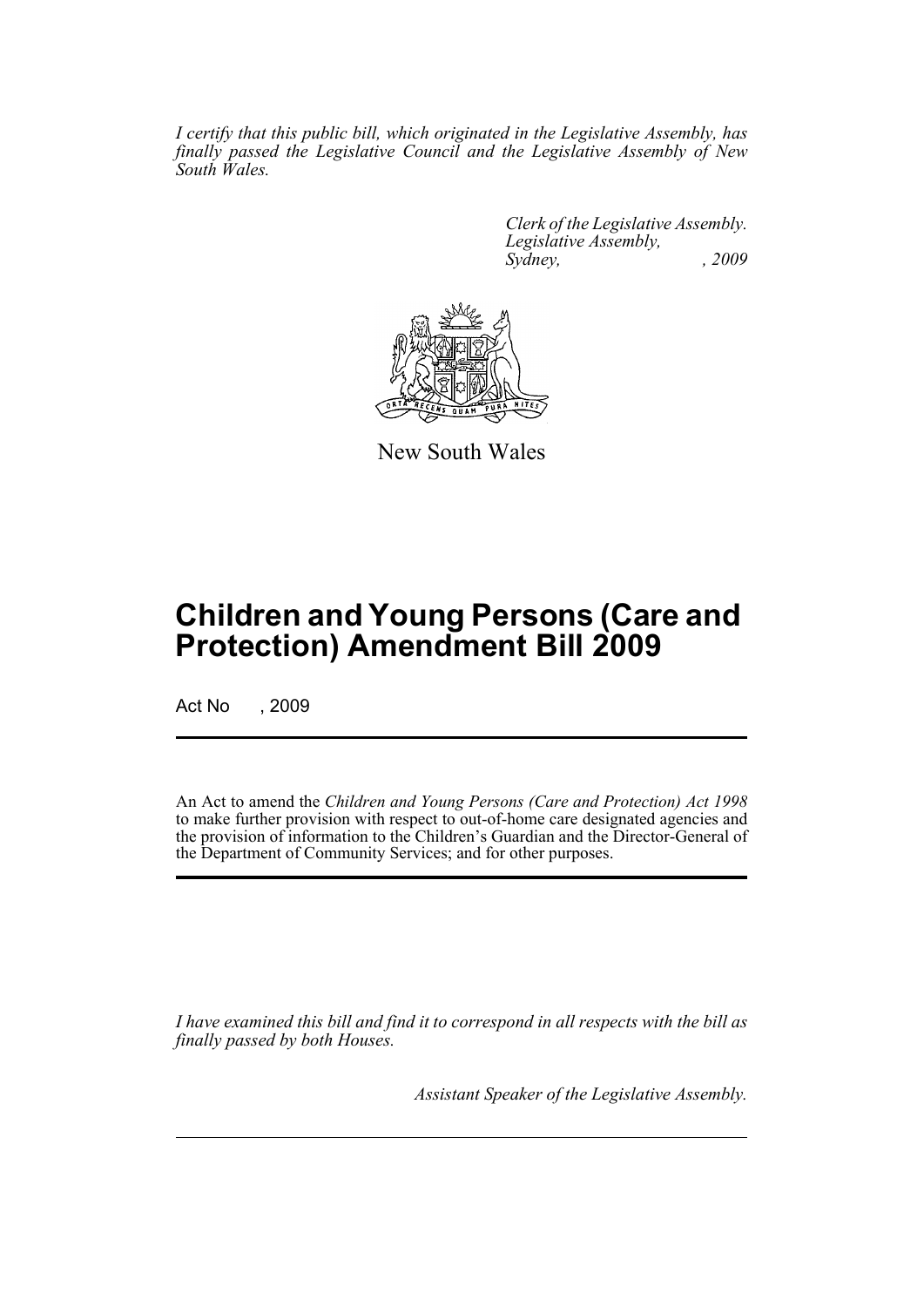### <span id="page-2-0"></span>**The Legislature of New South Wales enacts:**

#### **1 Name of Act**

This Act is the *Children and Young Persons (Care and Protection) Amendment Act 2009*.

#### <span id="page-2-1"></span>**2 Commencement**

This Act commences on the date of assent to this Act.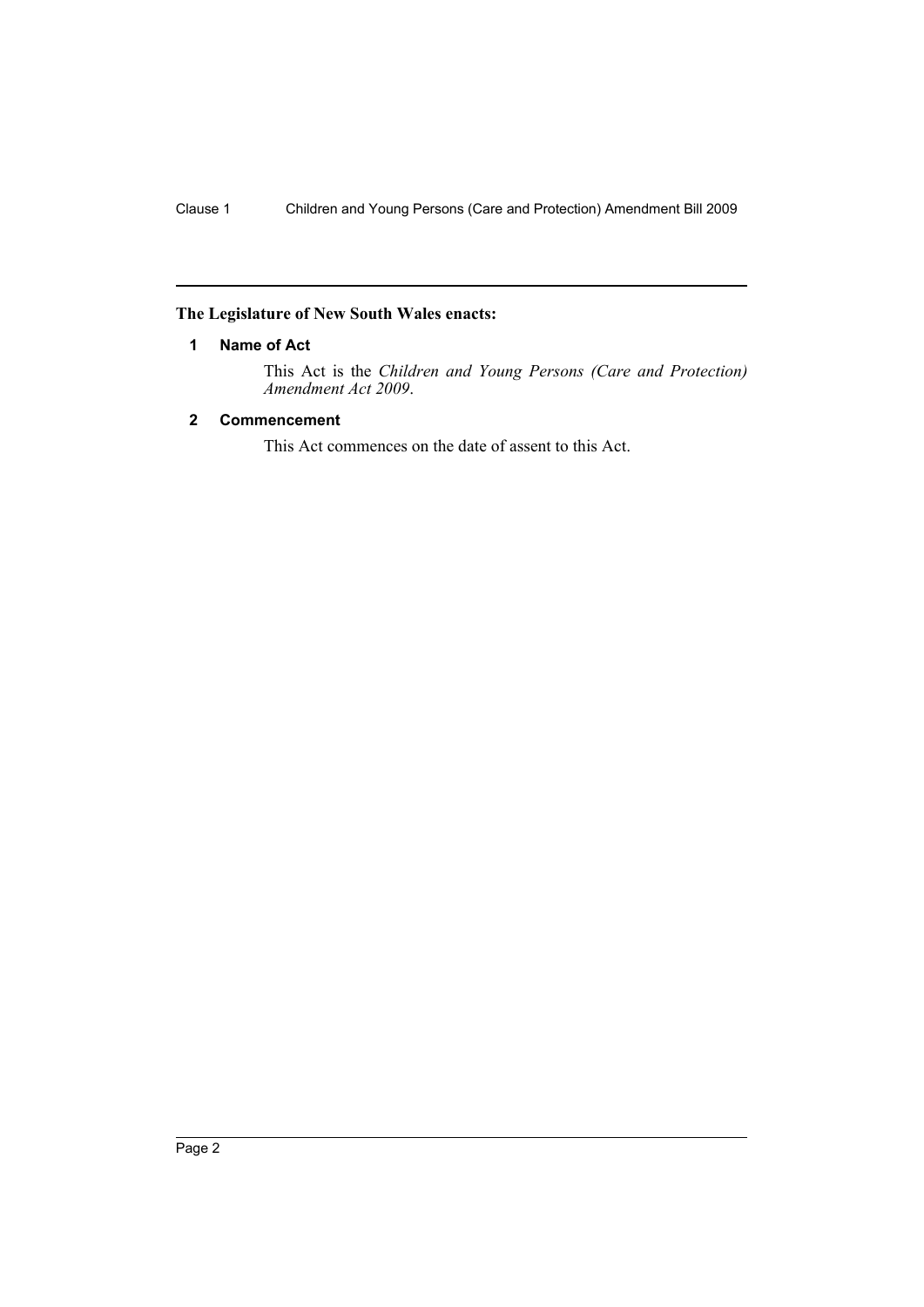Children and Young Persons (Care and Protection) Amendment Bill 2009

Amendment of Children and Young Persons (Care and Protection) Act 1998 No 157 Schedule 1

## <span id="page-3-0"></span>**Schedule 1 Amendment of Children and Young Persons (Care and Protection) Act 1998 No 157**

### **[1] Section 141 Inability of designated agency to fulfil responsibilities**

Insert after section 141 (1):

(1A) The Department, in supervising the placement of a child or young person in out-of-home care under this section, does not take or assume any assets, rights or liabilities of the designated agency.

#### **[2] Section 185 Provision and exchange of information**

Insert before section 185 (1):

- (1A) The functions referred to in subsection (1) may be exercised by the Children's Guardian for any one or more of the following purposes:
	- (a) for the purposes of providing information to, or exchanging information with, a prescribed person,
	- (b) for the purpose of exercising the functions of the Children's Guardian.

#### **[3] Section 185 (1)**

Omit "For the purposes of providing information to, or exchanging information with, a prescribed person, the".

Insert instead "The".

#### **[4] Section 185 (1) (a) and (b)**

Omit "the prescribed person" wherever occurring.

Insert instead "a prescribed person".

#### **[5] Section 185 (2) and (2A)**

Omit section 185 (2). Insert instead:

- (2) It is the duty of a prescribed person to whom a direction is given under subsection (1) (b) (being the Director-General or a Department of the Public Service) to comply promptly with the requirements of the direction.
- (2A) A prescribed person (other than the Director-General or a Department of the Public Service) must comply with a direction